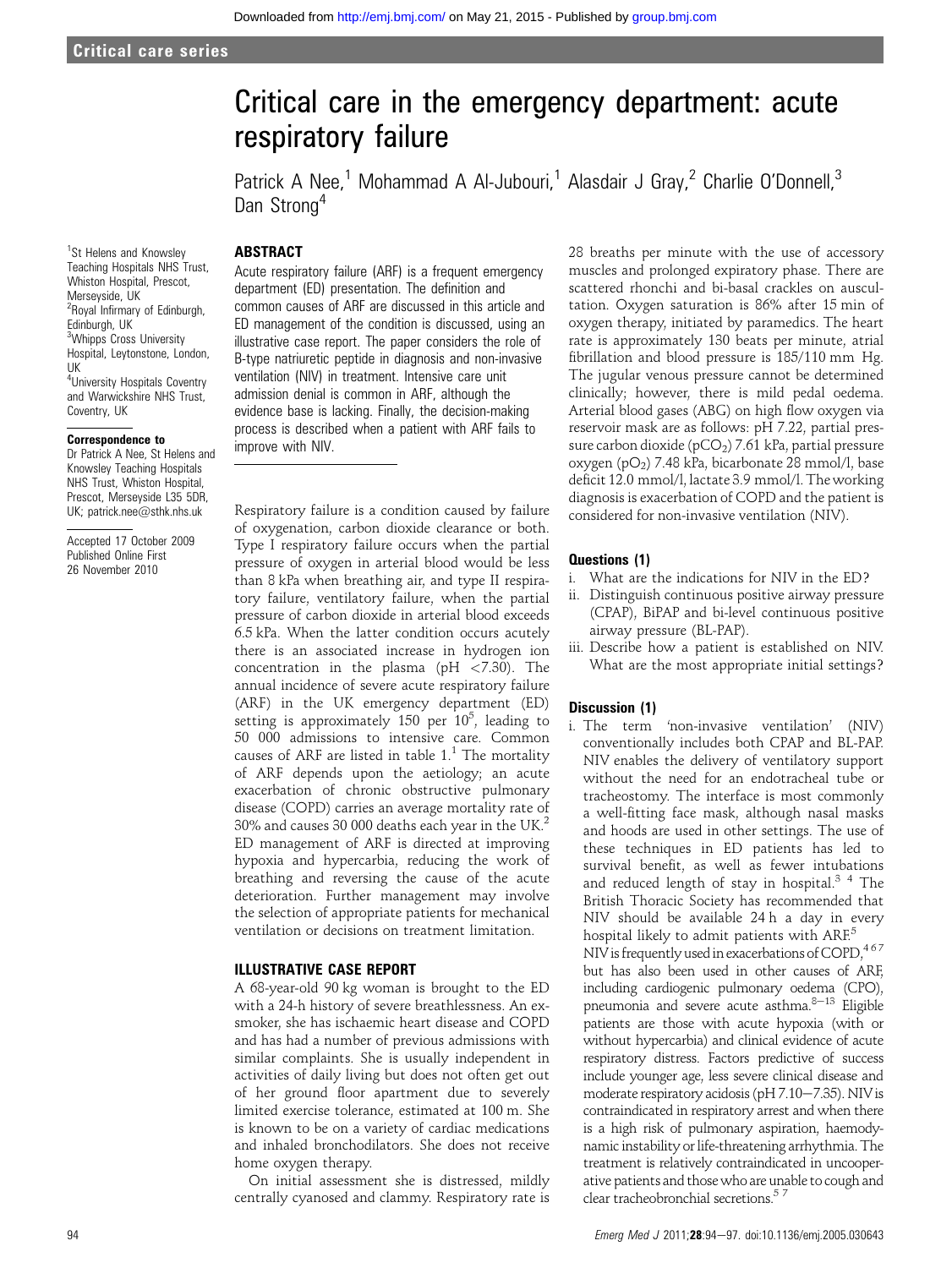| Type II (hypercarbic) respiratory failure  |
|--------------------------------------------|
|                                            |
| COPD                                       |
| Severe asthma                              |
| Acute or acute on chronic hypoventilation: |
| Poisoning                                  |
| Chest wall injury                          |
| Brain injury or disorder                   |
| Spinal cord injury or disorder             |
| Neuromuscular disorders                    |
| <b>Obesity</b>                             |
|                                            |

Table 1 Some causes of acute respiratory failure

Modified with permission from Chakrabati B, Angus RM. Ventilatory failure on acute take. Clin Med 2005;5:630-4. COPD, chronic obstructive pulmonary disease.

- ii. Positive end-expiratory pressure maintains airway pressure above atmospheric pressure throughout the breathing cycle. This is termed 'continuous positive airway pressure' (CPAP) in spontaneously breathing patients and 'expiratory positive airway pressure' (EPAP) in the context of non-invasive ventilation. CPAP preserves functional residual capacity, preventing the collapse of smaller airways at the end of expiration. This improves oxygenation and reduces the work of breathing. It also increases the transalveolar capillary gradient, aiding the reabsorption of alveolar oedema. CPAP is the mechanical treatment of choice in patients with type I ARF. However, it may increase intrathoracic pressure and impair venous return, leading to hypotension, particularly in hypovolaemic patients.
- iii. BiPAP is a proprietary device for a system more correctly described as 'bi-level continuous airway pressure' (BL-PAP). In addition to EPAP a pressure-controlled ventilator delivers a predetermined assist with each spontaneous breath (inspiratory positive airway pressure; IPAP). Many ventilators allow adjustment of the inspiratory trigger sensitivity. BL-PAP improves both oxygenation and carbon dioxide clearance and is the device of choice in patients with type II respiratory failure, provided there is no established indication for endotracheal intubation.

The patient should sit upright or at least at 45° head-up tilt. The correct size mask easily covers the mouth and nose and at the outset is held against the patient's face (eg, by the patient herself), delivering 100% oxygen. Initial settings are an EPAP of 4 cm water and (for BL-PAP) an inspiratory support (IPAP) of 12 cm water. A back-up respiratory rate of  $12-15$  breaths per minute is set in case of apnoea. The mask is ultimately secured with a harness, adjusted to a tight fit. A wound dressing (eg, Granuflex) is applied to the nasal bridge and any other pressure areas to aid patient comfort and compliance. Some degree of air leak is inevitable at the interface. If excessive, this can interfere with triggering, preventing the assisted breath and promoting asynchrony. Air leak is minimised by use of the pressure support mode. Tachypnoea is common in ARF and the ventilator must be able to support a spontaneous rate of at least 40 breaths per minute and an inspiratory flow of 60 l/ min.<sup>5</sup>

Baseline investigations include ABG and chest radiograph. Continuous monitoring of vital signs and cardiorespiratory parameters is established and findings recorded. Minimum standards for monitoring include ECG, peripheral oxygen saturation (SpO<sub>2</sub>) and non-invasive blood pressure. It is usual to insert an arterial line for blood pressure monitoring and repeat ABG analysis. The fractional inspired oxygen is set to achieve a target  $SpO<sub>2</sub>$  of 88–92% in COPD exacerbations.

# CASE PROGRESSION

The patient is established on BL-PAP. The anterior-posterior chest radiograph shows probable cardiomegaly, overinflated lungs with bi-basal shadowing and prominent bronchovascular markings (figure 1). There is no convincing evidence of consolidation or pneumothorax. Repeat ABG at 30 min are as follows: pH 7.29, pCO<sub>2</sub> 5.83 kPa, pO<sub>2</sub> 8.28 kPa, bicarbonate 26 mmol/l, base deficit 10.0 mmol/l, lactate 3.2 mmol/l.

The plasma N-terminal Pro-B-Type natriuretic peptide (BNP) is 970 pg/ml. The diagnosis is amended to ARF due to an exacerbation of COPD, with at least some contribution from CPO.

#### Questions (2)

- i. What is the role of B-type natriuretic peptides in the assessment of acute dyspnoea in the emergency setting?
- ii. Discuss the efficacy and safety of BL-PAP versus CPAP in CPO.

#### Discussion (2)

i. B-type natriuretic peptides are synthesised by the ventricular myocardium and released into the blood stream in response to myocardial wall stress due to stretch or ischaemia. BNP is synthesised as a pre-prohormone polypeptide (pre-proBNP) comprising 134 amino acids. This molecule is cleaved to produce proBNP (108 amino acids) and an N-terminal signal



Figure 1 Portable anteroposterior chest radiograph showing cardiomegaly and overinflated lungs consistent with pulmonary emphysema. There is no pneumothorax and no evidence of consolidation.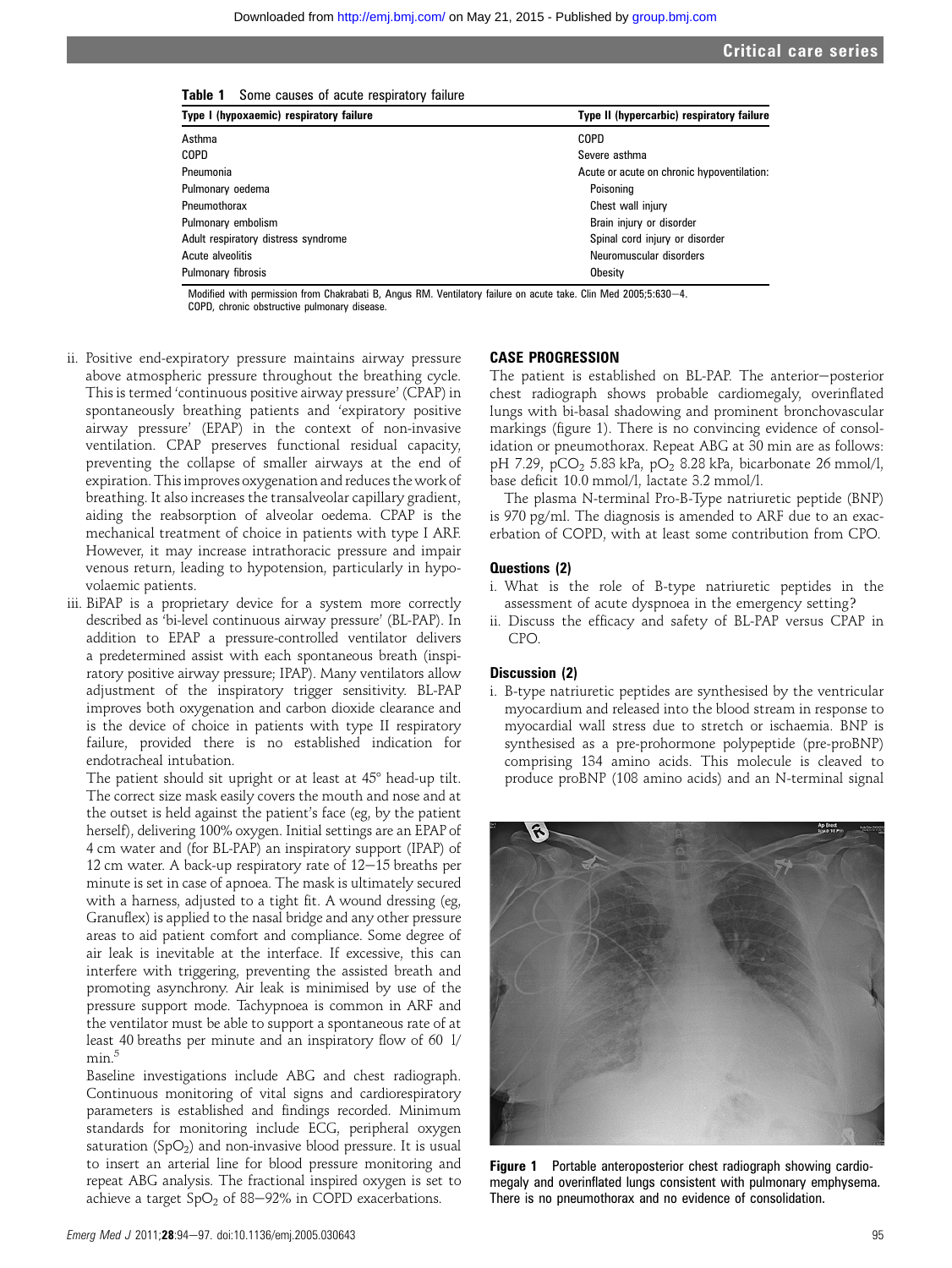# Critical care series

peptide (26 amino acids). Just before its release into the circulation, proBNP is cleaved in equal proportions into the biologically active 32 amino acid C-terminal BNP and the biologically inert 76 amino acid N-terminal fragment (NTproBNP).

BNP exerts potent diuretic and natriuretic effects, promotes vasodilatation and cardiovascular response to ischaemia, and downregulates the renin-angiotensin-aldosterone system. BNP has a half-life of 20 min in the circulation and is cleared via neural endopeptidase and endocytosis, whereas NTproBNP has a half-life of 120 min and is renally excreted.<sup>14</sup><br><sup>15</sup> Several and is renally excreted.<sup>14</sup>

Several studies have evaluated the clinical utility of these peptides in the assessment of acute dyspnoea. Both BNP and NT-proBNP are sensitive and specific biochemical markers that can be used to distinguish pulmonary from cardiac causes of acute dyspnoea, in conjunction with clinical assessment. $16-18$ 

When the plasma NT-proBNP level is below the appropriate cut-off (taking account of the patient's age and gender and the clinical situation) it is unlikely that heart failure is the cause of dyspnoea. An elevated plasma NT-proBNP level indicates the need for further cardiac assessment. The higher the NTproBNP level the higher the positive predictive value for the presence of heart failure. In the present case the NT-proBNP level exceeds 900 pg/ml, considered to be diagnostic of acute heart failure in this age group.<sup>16</sup>

ii. There has been much debate on the comparative safety and effectiveness of CPAP and BL-PAP in the early management of ED patients with acute CPO. In the context of pulmonary oedema and hypercapnia, BL-PAP may be superior because of the presumed additional benefit of increased minute volume and the reduction in the work of breathing. However, a muchcited paper by Mehta and colleagues<sup>19</sup> suggested that the use of BL-PAP increased the risk of myocardial infarction (MI) in these patients. This effectively stopped trials for a period of almost a decade.

Two meta-analyses<sup>20 21</sup> suggested that there is no difference between CPAP and BL-PAP for any outcome parameter. A subsequent re-analysis of the data of Mehta et al<sup>19</sup> showed that more patients with ischaemic heart dsease were recruited to the BL-PAParm, confounding the trial outcomes. A more recent study from Italy excluded patients with cardiac ischaemia and infarction. They found no difference in the subsequent MI rate between the two modalities.<sup>22</sup>

A recent large pragmatic trial in the UK ED setting, the 3CPO trial, $8$  investigated the effectiveness of non-invasive ventilation (CPAP or BL-PAP) compared with standard oxygen therapy, and the comparative effectiveness of CPAP and BL-PAP. There was no difference between either modality in terms of efficacy, safety and hospital length of stay. Investigators specifically recruited CPO patients with respiratory acidosis to maximise the likelihood of benefit of BL-PAP over CPAP.

CPAP and BL-PAP are thus similarly effective and safe in ED patients with acute pulmonary oedema.

# FURTHER CASE PROGRESSION

The patient has been on BL-PAP for an hour and is becoming alternatively drowsy and agitated. She is pulling at the mask and appears to be becoming exhausted. She is tachycardic and hypertensive. Ventilator settings have been increased to EPAP 10 cm water and IPAP 25 cm water. The  $SpO<sub>2</sub>$  is 92%. Repeat ABG show the following: pH 6.91, pCO<sub>2</sub> 12.67, pO<sub>2</sub> 10.94, bicarbonate 21.2, base deficit 11.25.

# Questions (3)

- i. What are the potential causes of failure to improve on NIV and what treatments are available?
- ii. Should this patient be considered for endotracheal ventilation, or for palliative care?

# Discussion (3)

i. Possible causes of failure include progression of the underlying condition, development of complications such as MI or pneumothorax, failure of concomitant treatment and lack of efficacy or poor compliance with the ventilator. Poor compliance may result from asynchrony due to undetected inspiratory effort, delay in response to inspiration or failure to detect the end of inspiration (breath stacking).

Failure to improve oxygenation should prompt an increase in fractional inspired oxygen and EPAP, while failure to improve the hypercarbia should lead to an increase in IPAP. A range of ventilators is available for ED use with variable degrees of sophistication. The practitioner should be familiar with the ventilator and able to adjust the mode, mandated breathing rate and trigger sensitivities to maximise efficacy, patient comfort and compliance.

The patient has developed hypercarbic narcosis and is delirious. Respiratory arrest is imminent. A respiratory stimulant such a doxapram, combined with NIV, may be considered as an alternative to intubation.

ii. The principal diagnosis is an acute exacerbation of COPD. If repeat ABG show no significant improvement after  $2-4$  h, sooner if clinical deterioration, then endotracheal ventilation  $(ETV)$  should be considered.<sup>4</sup> ETV is not appropriate in every patient and a decision on whether or not to escalate treatment often has to be made.

The range of intensive care unit (ICU) mortality in COPD patients requiring ETV is 11-45%, reflecting a variable threshold for intubation in different institutions. The range for hospital mortality is  $14-82\%$ .<sup>23</sup> Factors associated with non-survival include previous mechanical ventilation, severe obstructive lung disease (on pulmonary function tests), anaemia, malnutrition, high sickness scores and active malignancy. Long-term oxygen therapy may be associated with a 5-year survival of approximately 50% depending on the nutritional status of the patient, disease severity and the absence of anaemia.<sup>24</sup> The effect on prognosis of hypercarbia at presentation is unknown.

Patients with COPD and respiratory failure are often denied ICU admission due to supposed poor prognosis: 'He/she cannot be weaned.' Despite evidence to the contrary a variety of myths persist.

Kaelin et  $al^{25}$  examined the prognostic value of simple indices in determining 6-month survival in 35 COPD patients requiring ETV. The authors concluded that survival cannot be predicted from simple data available to the physician at the time of intubation.

Pearlman<sup>26</sup> studied 205 physician estimates of survival for a hypothetical patient with ARF complicating COPD. Estimates of survival ranged from 1 month to 5 years. There was no correlation between predictive accuracy and physicians' level of training. More recently, Wildman and colleagues<sup>27</sup> demonstrated significant differences between actual and predicted survival to 6 months. The difference between predicted and observed was greatest in those patients who had the poorest outlook.

Menzies et  $al^{28}$  concluded that premorbid activity was the strongest indicator of outcome and this highly correlated with several clinical and physiological measurements, especially forced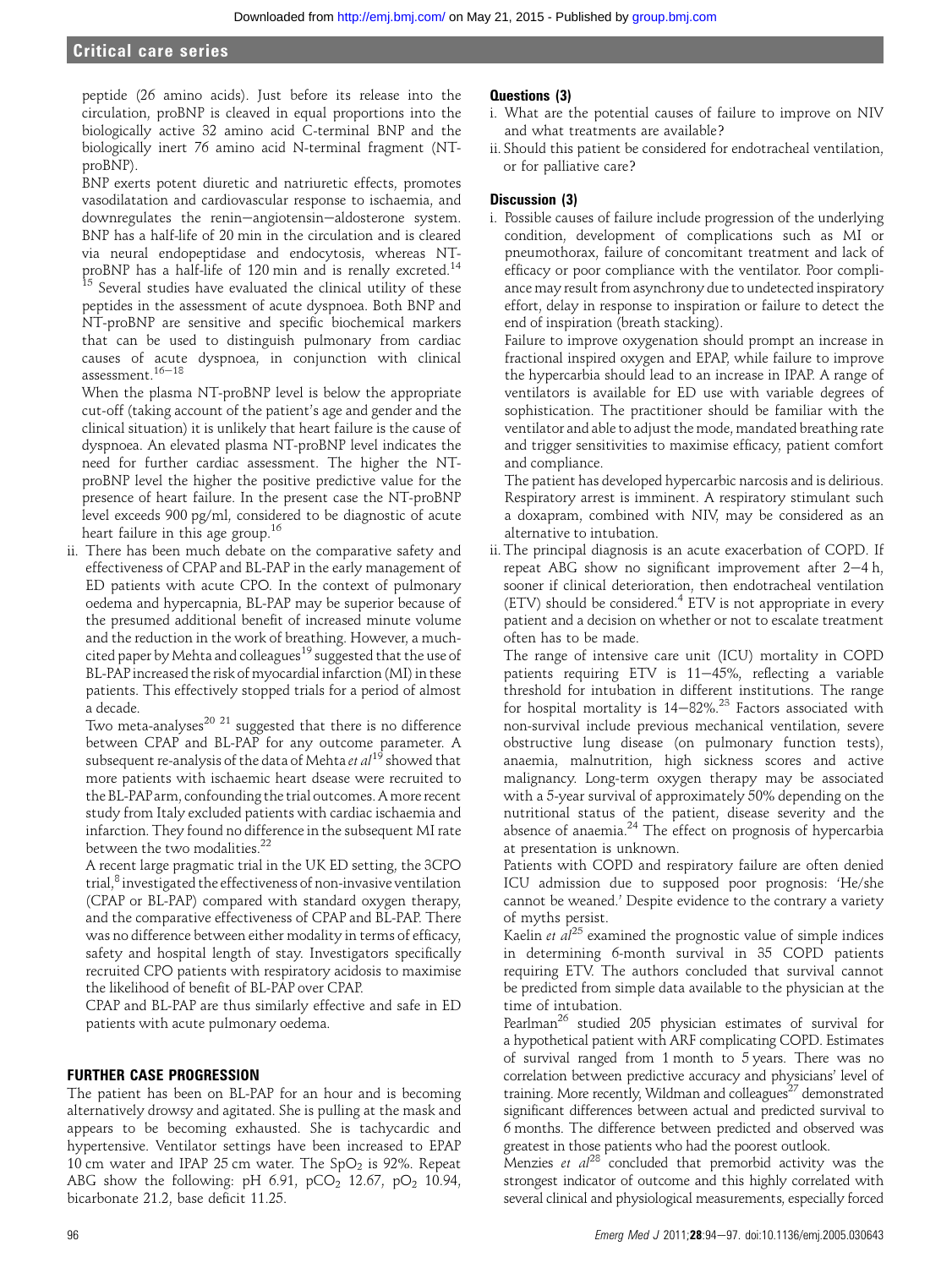expiratory volume in 1 s (FEV<sub>1</sub>). The derangement in  $FEV_1$ needs to render the patient completely dependent upon carers for activities of daily living to have relevance.

Connors et  $al^{29}$  conducted a multicentre, prospective cohort study of 1016 patients admitted with exacerbation of COPD and partial pressure of carbon dioxide in arterial blood greater than 50 mm

Hg. Twenty-six per cent of patients reported good, very good or excellent quality of life at 6 months and 50% of these patients were still alive at 2 years.

ETVand ICU admission, like all decisions to adopt extraordinary medical intervention, depend upon the answers to a series of questions concerning the principles of beneficence, non-maleficence and distributive justice. Patients have a right to expect clinicians to preserve life and ameliorate symptoms, but futile treatments are unethical because theymay be burdensome on the individual and wasteful of resources. When possible the options should be discussed with the patient. The clinician must be clear on the diagnosis and the prognosis, and be aware that the latter is determined by the chronic health evaluation, functional status before admission and the acute sickness severity. Early treatments also influence the acute physiology, and it may be prudent to defer a decision on ICU admission until resuscitative measures are underway. Given the choice, most patients will request access to potentially life-prolonging interventions, but a minority may opt for comfort measures only.30

#### CASE CONCLUSION

The patient is pre-oxygenated in the sitting up position for 5 min, using a self-inflating bag-valve-mask device attached to wall oxygen at 15 l/min, and synchronised to the patient's spontaneous breathing. Intravenous cannulae are sited in both antecubital fossae and an infusion of Ringer's lactate solution is in progress. No pretreatment drugs are given. Anaesthesia and paralysis are induced with etomidate 18 mg and suxamethonium 100 mg while the patient is sitting upright. The patient is laid flat after induction and a size 8 endotracheal tube is passed into the trachea without difficulty. The patient receives an infusion of propofol and is attached to a portable ventilator delivering intermittent mandatory ventilation with the following settings: rate 14; inspiratory:expiratory ratio 1:3; minute volume 7.5 l/min; positive end-expiratory pressure 5 cm water. A nasogastric tube and urinary catheter are placed and invasive blood pressure monitoring is in progress. The patient is transferred to the ICU.

#### SUMMARY AND CONCLUSIONS

NIV is a useful modality in ARF, whatever the cause. BL-PAP is as safe and effective as CPAP in patients who have heart failure. Elderly patients with ARF due to exacerbation of COPD are frequently denied ICU admission on inadequate grounds. In most cases, ETV should be offered in patients who are ineligible for, or fail on, NIV. There are few evidence-based indications for withholding treatment, particularly in the ED setting when information may be incomplete. The severity of the acute physiological derangement, response to early treatment and the previous functional status are relevant. When possible, the patient's views should be taken into account.

#### Competing interests None.

**Provenance and peer review** Commissioned; not externally peer reviewed.

#### REFERENCES

Chakrabati B, Angus RM. Ventilatory failure on acute take. Clin Med 2005;5:  $630 - 4.$ 

- 2. **Britton M.** The burden of COPD in the U.K.: results from the Confronting COPD survey. Respir Med 2003;97(Suppl C):S71-96.
- 3. Ram FSF, Picot J, Lightowler J, et al. Non-invasive positive pressure ventilation for treatment of respiratory failure due to exacerbations of chronic obstructive pulmonary disease. [update in Cochrane Database Syst Rev 2004;(3):CD004104; PMID: 15266518] [update of Cochrane Database Syst Rev 2003;(1):CD004104; PMID: 12535509]. Cochrane Database Syst Rev 2004(1):CD004104.
- **Brochard L,** Mancebo J, Wysocki M, et al. Noninvasive ventilation for acute exacerbations of chronic obstructive pulmonary disease. N Engl J Med 1995;333:817-22.
- 5. **British Thoracic Society.** Non-invasive ventilation in acute respiratory failure.  $Thorax 2002: 57:192 - 211.$
- Plant PK, Owen JL, Elliott MW. Early use of non-invasive ventilation for acute exacerbations of chronic obstructive pulmonary disease on general respiratory wards: a multicentre randomised controlled trial. Lancet 2000;355:1931-5.
- **Keenan SP,** Sinuff T, Cook DJ, et al. Which patients with acute exacerbation of chronic obstructive pulmonary disease benefit from noninvasive positive-pressure ventilation? A systematic review of the literature [summary for patients in Ann Intern Med 2003 Jun 3;138(11):I27; PMID: 12779309]. Ann Intern Med 2003;138:861-70.
- 8. Gray A, Goodacre S, Newby DE, et al. Noninvasive ventilation in acute cardiogenic pulmonary edema. N Engl J Med 2008;359:142-51.
- 9. **Keenan SP,** Sinuff T, Cook DJ, et al. Does noninvasive positive pressure ventilation improve outcome in acute hypoxemic respiratory failure? A systematic review. Crit  $Care Med 2004; 32:2516-23.$
- Antonelli M, Conti G, Rocco M, et al. A comparison of noninvasive positive-pressure ventilation and conventional mechanical ventilation in patients with acute respiratory failure. N Engl J Med 1998;339:429-35.
- 11. Meduri GU, Turner RE, Abou-Shala N, et al. Noninvasive positive pressure ventilation via face mask: first-line intervention in patients with acute hypercapnic and hypoxemic respiratory failure. Chest 1996;109,179-93.
- 12. Meduri GU, Cook TR, Turner RE, et al. Noninvasive positive pressure ventilation in status asthmaticus. Chest 1996;110,767-74
- 13. Fernandez MM, Villagra A, Blanch L, et al. Non-invasive mechanical ventilation in status asthmaticus. Intensive Care Med 2001;27,486-92.
- 14. **Elin RJ,** Winter WE. Laboratory and clinical aspects of B-type natriuretic peptides. Arch Pathol Lab Med 2004:128:697-9.
- 15. 5Rawlins ML, Owen WE, Roberts WL. Performance characteristics of four automated natriuretic peptide assays. Am J Clin Pathol 2005;123:439-45.
- 16. Januzzi JL, Camargo CA, Anwaruddin S, et al. The N-terminal Pro-BNP Investigation of Dyspnoea in the Emergency Department (PRIDE) Study. Am J Cardiol 2005;95: 948-54
- 17. **Dao Q,** Krishnaswamy P, Kazanegra R, et al. Utility of B-type natriuretic peptide in the diagnosis of congestive heart failure in an urgent-care setting. Am J Cardiol 2001;37:379-85.
- 18. Moe GW, Howlett J, Januzzi JL, et al. N-terminal pro-B-type natriuretic paptide testing improves the management of patients with suspected acute heart failure. Primary results of the Canadian Prospective Randomised Multicenter IMPROVE-CHF Study. Circulation 2007;106:3103-10.
- 19. Mehta S, Jay GD, Woolard RH, et al. Randomised, prospective trial of bilevel versus continuous positive airway pressure in acute pulmonary edema. Crit Care Med  $1997:25:620-8.$
- 20. **Masip J,** Roque M, Sanchez B, et al. Noninvasive ventilation in acute cardiogenic pulmonary edema: systematic review and meta-analysis. JAMA 2005;294:3124-30.
- 21. Peter JV, Moran JL, Phillips-Hughes J, et al. Effect of non-invasive positive pressure ventilation (NIPPV) on mortality in patients with acute cardiogenic pulmonary oedema: a meta-analysis. Lancet 2006;367:1155-63.
- 22. Bellone A, Monari A, Cortellaro F, et al. Myocardial infarction rate in acute pulmonary edema: noninvasive pressure support ventilation versus continuous positive airway pressure. Crit Care Med 2004;32:1860-5.
- 23. Nevins ML, Epstein SK. Predictors of outcome in patiets with COPD requiring invasive mechanical ventilation. Chest  $2001;$ **119**:1840-9.
- 24. **Chambellen A,** Chailleux E, Similowski T. Prognostic value of the hematocrit in patients with severe COPD receiving long-term oxygen therapy. Chest 2005;128:  $1201 - 8$
- 25. Kaelin RM, Assimacopoulos A, Chevrolet JC. Failure to predict six-month survival of patients with COPD requiring mechanical ventilation by analysis of simple indices.  $Check$  1987;92:971-8.
- 26. Pearlman RA. Variability in physician estimates of survival for acute respiratory failure in chronic obstructive pulmonary disease. Chest 1987;91:515-21.
- 27. Wildman MJ, Sanderson C, Groves J, et al. Implications of prognostic pessimism in patients with chronic obstructive pulmonary disease (COPD) or asthma admitted to intensive care in the UK within the COPD and asthma outcome study (CAOS): multicentre observational cohort study. BMJ 2007;335:1132.
- 28. Menzies R, Gibbons W, Goldberg P. Determinants of weaning and survival among patients with COPD who require mechanical ventilation for acute respiratory failure.  $Check$  1989; 95:398-405.
- 29. Connors AF, Dawson NV, Thomas C, et al. Outcomes following acute exacerbation of severe chronic obstructive lung disease. The SUPPORT investigators (Study to Understand Prognoses and Preferences for Outcomes and Risks of Treatments). Am J Respir Crit Care Med 1996;154:959-67.
- 30. General Medical Council (GMC). Witholding and withdrawing guidance for doctors. http://www.gmc-uk.org/guidance/ethical\_guidance/ witholding\_lifeprolonging\_guidance.asp (accessed Mar 2010).